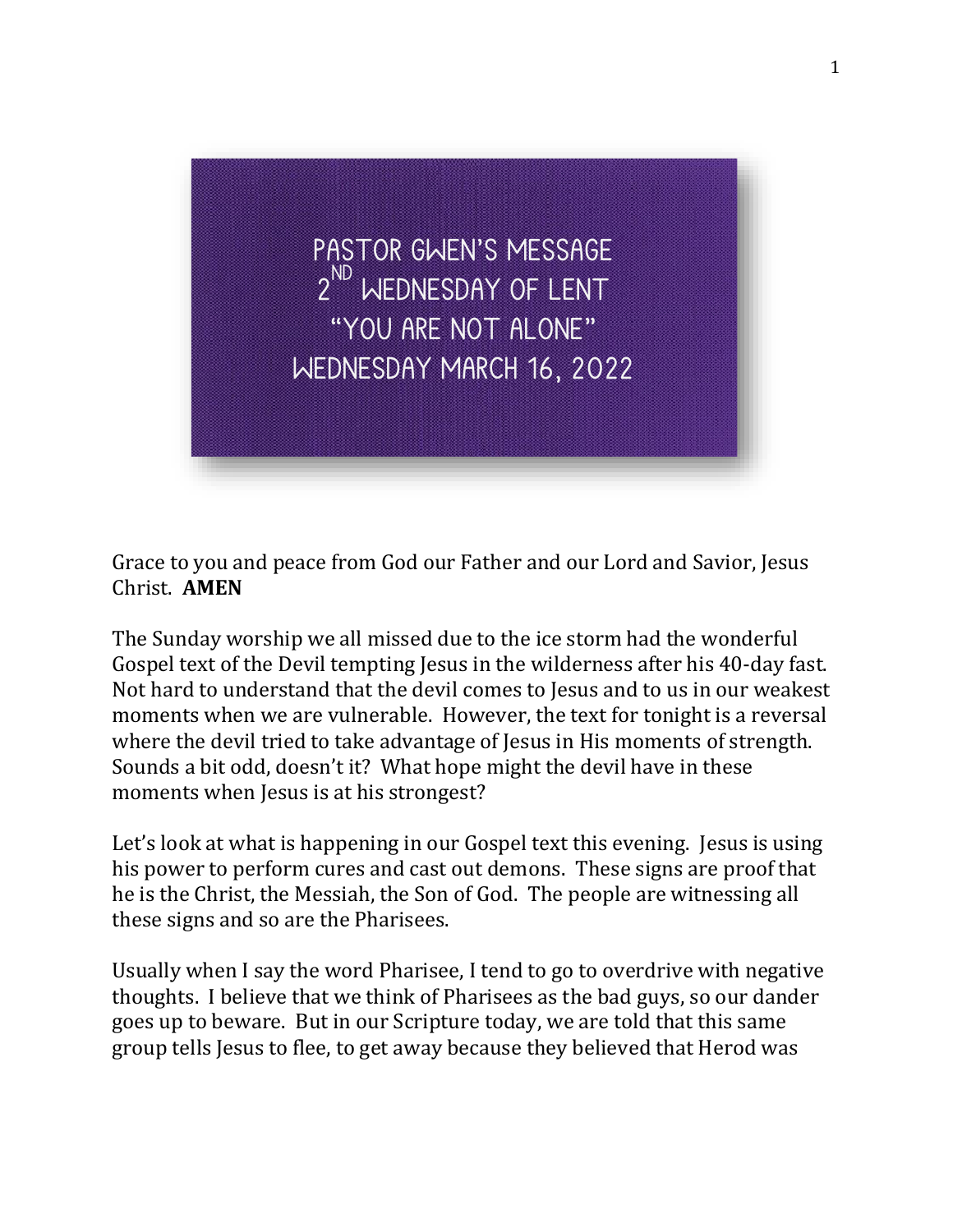going to seek out and kill Jesus. That does not exactly sound like something the bad guys, or guys out to discredit Jesus would say, does it?

Whatever their motivation, this warning to Jesus does seem like true concern for his welfare. It is good to be reminded that several of the Pharisees were secret disciples of Jesus. Joseph of Arimathea for one was the Pharisee that went to Pilot to claim Jesus body so it would be put in a proper tomb. Then there was Nicodemus, another Pharisee that talked openly with Jesus about being born again. Even our favorite Saul, who become Paul is a Pharisee. He did persecute Christians but was converted and helped grow the Christian church. So yes, it is possible that the Pharisees who were warning Jesus were sincere in their caution to Jesus. But on the other hand, maybe they just wanted Jesus to go away so He would be distracted from His ministry and His goal of going to Jerusalem.

Well, what I tend to believe is that Jesus already knew what was in His future. He understood how Herod operated. Afterall, it was this Herod's father who made the effort to eliminate Him years before by killing all the baby boys in Bethlehem under the age of two. Jesus also knew that it was this Herod that had just killed his friend and cousin, John the Baptist. Herod was a ruthless tyrant and was all about getting rid of anything or anyone he viewed as a threat to his power.

And so how does Jesus respond to this warning. He responds without intimidation that he is on a mission and refuses to be distracted from the mission that His Father in heaven has set before Him. This took great fortitude on the part of Jesus. It was another temptation by the devil who suggested through these Pharisees that Jesus abandon this ministry and run to save himself.

But we know that Jesus did not do this. Jesus held his ground and kept his eyes on the mission. This mission was to deliver God's grace and mercy to a hurting world. He will continue to head to Jerusalem and be put to death, a horrible death on a cross. This act needed to be fulfilled because Jesus was to die for our salvation. No temptation can dissuade Him from bringing forgiveness, abundant life, and the promise of eternal life to His followers from the day of His resurrection from the grave.

There was no doubt what Jesus was sent to do. I wish I could be so bold and say that I never have doubts. But human me cannot do that. I do get tempted by the evil in the world, even though I can often call it by name. I do not have